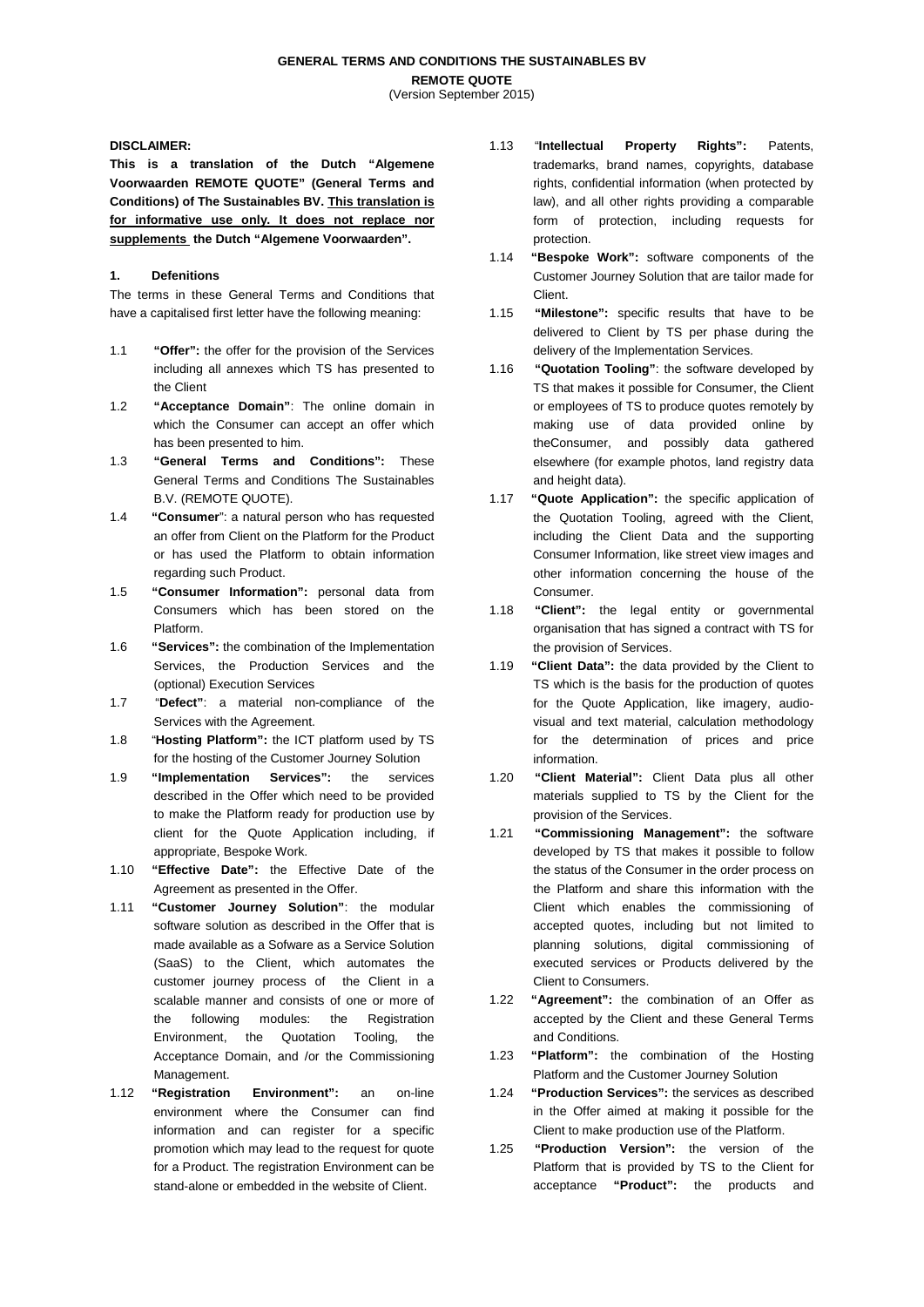additional (installation)services or the independent services for which Client for which the Client, through the use of the Platform, intends to provide quotes.

- 1.26 **"Remote Quote Solution"**: the Customer Journey Solution, inclusive of at least the Quotation Tooling, which enables the Client to provide tailored quotes to Consumers remotely.
- 1.27 **"Specifications"**: the description in the Offer of the Quote Application, Client Data, Milestones and other additional requirements applicable to the Services.
- 1.28 **"Access Data":** a username and password that can be used to gain access to a user account on the Platform.
- 1.29 **"TS"**: The Sustainables B.V.
- 1.30 **"Execution Services":** additional optional services as described in the Offer, consisting of the work done by employees of TS using the Platform under assignment from and for the purpose of the Client.
- 1.31 **"Change":** a change of the Agreement
- 1.32 **"Confidential Information":** information that is shared between TS and Client within the context of the execution of the Agreement and that is confidential or can be reasonably be considered as confidential, irrespective of whether this information has a commercial, financial or technical nature. Confidential information can be exchanged written or verbally. The exchange has to have a reasonable relation with the execution of the Agreement.
- 1.33 **"Building Information":** all information, Consumer Information as well as information obtained in a different way related to a residence, like information about the appearance and the technical specifications thereof (for instance, the amount of windows, type of bricks, tiles and insulation).

# **2. Applicability**

2.1 These General Terms and Conditions are applicable to all Offers provided by TS and are a part of every agreement for the supply of the Services by TS to the Client.

### **3. Conclusion of the Agreement**

- 3.1 Every offer by TS is exclusively included in an Offer. The Agreement is formed when the signed Offer send to TS. Purchase orders from Client are no valid forms of acceptance of the Offer by the Client.
- 3.2 An Offer is without obligation (vrijblijvend) and can be revoked by TS free of charge up until three days after the acceptance of the Offer by the Client. An Offer expires if it is not accepted by the Client within 30 days of its receipt.
- 3.3 The Agreement may be modified in writing by the

drafting and signing of a revised Offer or through the exchange of e-mail. The digital archive held by TS containing the e-mail exchange constitutes exclusive evidence of the agreed changes.

- 3.4 The Agreement is exclusively composed of an Offer, any related e-mails exchanged between TS and the Client and these Terms and Conditions.
- 3.5 Time periods or dates agreed in the Agreement are not a fatal term. In case of an attributable failure of TS in its performance of the Agreement, TS shall only be in default after TS has received a written notice of default from the Client in which the Client provides TS with a reasonable term to perform its obligations and has failed to do so at the end of this term.

### **4. Provision of Services**

- 4.1 TS will make its best efforts to provide the Services to the Client in accordance with the terms of the Agreement. All Services are provided by TS based on a best efforts obligation, except to the extent in which the Offer contains a clearly defined obligation to achieve a result.
- 4.2 TS endeavours to deliver the Services in accordance with the standard which can be expected of a reasonably acting and competent service provider with the knowledge and experience of TS.
- 4.3 TS is entitled to temporarily suspend the provision of the Services in whole or in part when it is necessary to perform maintenance on the Platform. The provision of the Services will not be suspended for a longer duration than reasonably necessary. Scheduled maintenance will be announced to the Client at least 5 working days in advance.
- 4.4 The Client accepts that the capacity of the platform by TS is limited to an agreed estimated number of Consumers requesting quotes simultaneously. If this number is exceeded at any time, TS has the right to temporarily suspend access to the Registration Environment. If the Client wants to have TS change this maximum capacity the request for doing so is considered a Change.

# **5. Use of Services**

- 5.1 To enable the Client to make use of the Services TS will provide the Client with Access Data to the Platform.
- 5.2 The Client is responsible for maintaining the confidentiality of the Access Data and accepts that he is solely responsible for any use made of the Platform with its Access Data.
- 5.3 The use of the Services by the Client Services includes the functionality as described in the Offer of the Customer Journey Solution.
- 5.4 TS herewith grants the Client for the duration of the Agreement, the exclusive right to remotely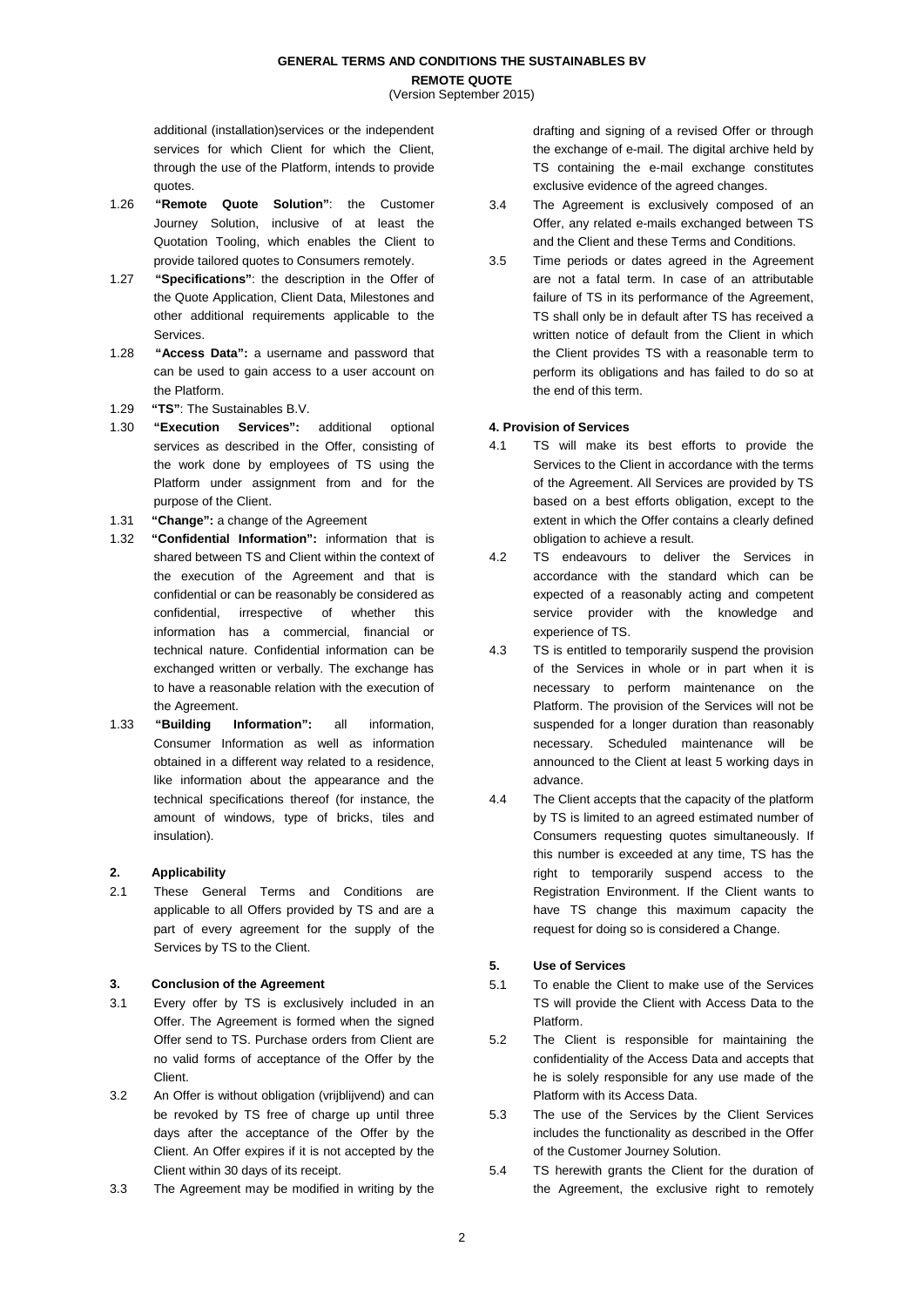access and use the Platform, including the agreed functions of the Customer Journey Solution, which right is hereby accepted by the Client.

- 5.5 The following restrictions apply to the right to use the Platform as described in Article 5.4:
	- a) The Platform may only be used by the Client for the agreed Quote Application;
	- b) The Platform may be used only by employees of the Client.
	- c) The Client may not sub-license its use right of the Platform.
	- d) Except to the extent permitted by law, or as agreed with TS, the Client may not change the Platform.
- 5.6 The Client is only entitled access to or use of the source and object code of the Customer Journey Solution, including Custom made solutions, if that has been explicitly agreed upon.
- 5.7 The Client may not use the Platform in a manner that is or may be harmful for or to the Platform or when the use can negatively influence the availability or accessibility of the Platform.
- 5.8 The Client may not use the Platform in a manner that infringes the legal rights of consumers, including, but not limited to the rights of consumers from Section 2b of Book 6 of the Dutch Civil Code and Article 11.7 and 11.7a of the Dutch Telecommunications Act.

#### **6. Implementation Services**

- 6.1 The provision of Implementation Services will commence on the Effective Date and is divided into phases. Each phase will be completed by the completion of a Milestone by TS to the Client. Completion by TS of the Production Version of the Customer Journey solution is the last Milestone of the provision of the Implementation services.
- 6.2 TS and the Client will mutually agree upon on a project planning for the completion date for each Milestone. TS will make every effort to actually meet this completion date. The Client accepts that if TS does not meet a completion date this does not mean that TS is in default. Article 3.5 applies accordingly.
- 6.3 To enable TS to meet the project planning the Client will deploy a sufficient number of competent employees during the period in which the Implementation Services are provisioned. These employees will be authorized by the Client to take all necessary decisions on behalf of the Client during the course of the provision of the Implementation Services. Possible delays in the delivery of Milestones which are due to the unavailability of employees of the Client shall not be attributed to TS.
- 6.4 The Client shall provide TS with all necessary information, designs and specifications needed for the provision of the Implementation Services in a

timely manner and shall ensure that it is correct and complete

- 6.5 TS is only required to start a subsequent phase in the delivery of the Implementation Services if the Milestone (s) of the preceding phase has been accepted by the Client in accordance with Article 9.
- 6.6 The Client shall provide on its own initiative to TS all instructions necessary to set up the Solution in accordance with the legal requirements applicable to Client when using the Platform for the Quote Application.

#### **7. Quote Application**

- 7.1 The Client accepts that the agreed Quote Application is the basis for the functionality of the Client Journey Solution and cannot be modified for the duration of the Agreement.
- 7.2 By entering into the Agreement the Client confirms that he is aware of the description of the Quote Application by TS in the Offer and unconditionally accepts that the Client Data as described in the Offer constitutes an appropriate and sufficient basis for drawing up the Offer.

#### **8. Bespoke Work**

- 8.1 If Bespoke Work has been agreed upon with the Client, TS shall in consultation with the Client specify the Bespoke Work and the way in which it will be developed .
- 8.2 TS shall develop Bespoke Work with care and in accordance with the Specifications.
- 8.3 TS shall develop Bespoke Work using a Scrum / Agile project approach. The Client accepts that the development of the Customised Solutions will initially not always be based on fully complete specifications. The specifications can be adjusted during the development work in close consultation with the Client in compliance with the Scrum / Agile project approach. During the development work TS and the Client will mutually agree which specifications will apply for each subsequent iteration. The Client accepts the risk that the Bespoke Work will not necessarily meet all the described specifications.
- 8.4 If the Client does not make clear and timely decisions during the development of the Bespoke Work TS may take the decisions it deems appropriate.
- 8.5 The Client accepts Bespoke Work in the state ("asis") in which it is at the end of the last agreed iteration. After the last iteration TS is only required to correct errors in Bespoke Work if this has been expressly agreed upon between the Client and TS. If a draft design of the Bespoke Work is included in the Offer the Bespoke Work will be in accordance with this draft design, unless during the development work, the Client has instructed TS to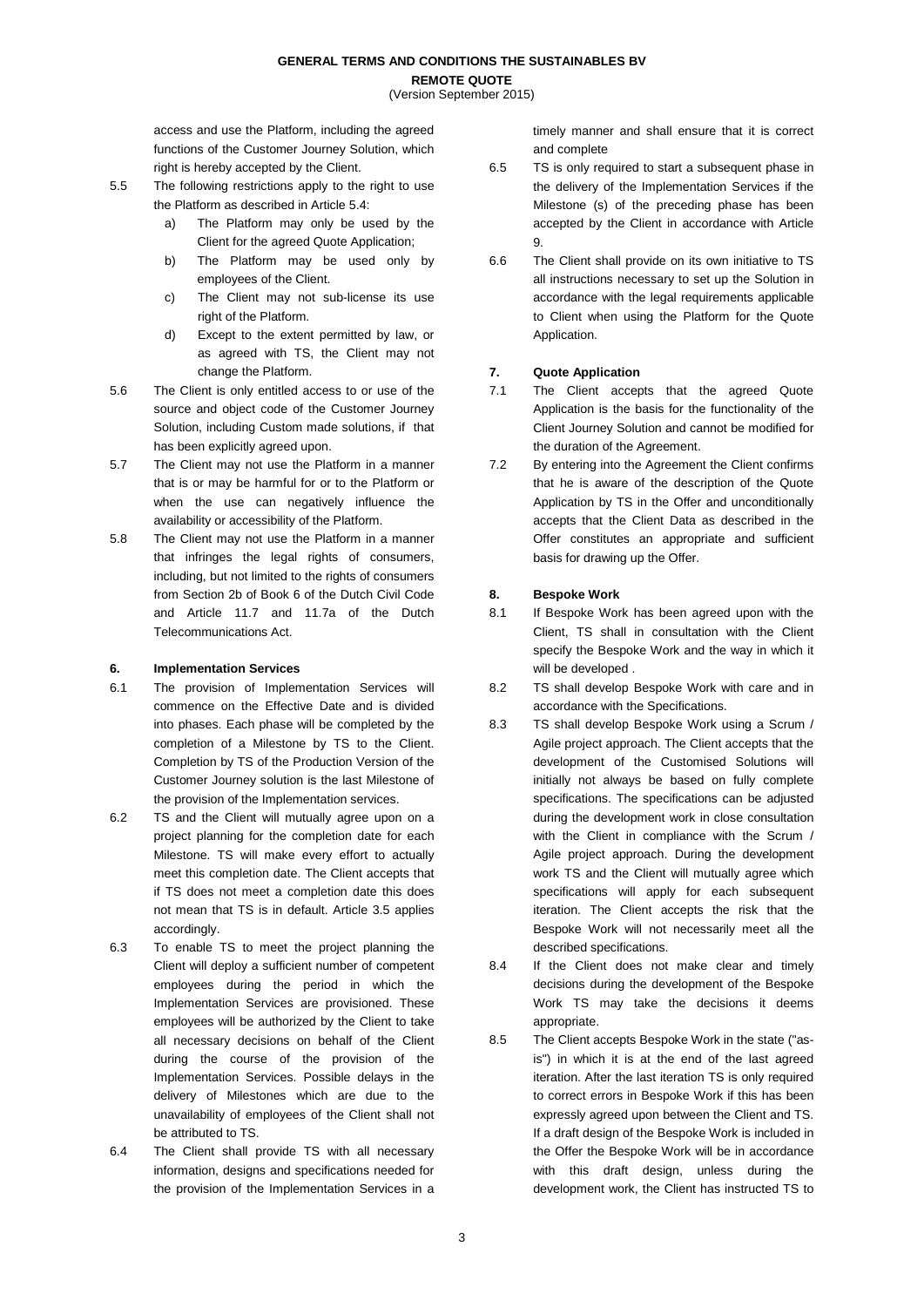deviate from it. .

8.6 All Intellectual Property Rights in Bespoke Work vest in TS. The Client only receives a right to use Bespoke Work as defined in the Agreement, unless otherwise agreed upon with the Client in the Offer or Exit plan.

#### **9. Delivery and Acceptance**

- 9.1 All Milestones shall have to be accepted by the Client.
- 9.2 Upon completion of a Milestone the Client shall inspect and test the Milestone with the care and attention that may be reasonably expected from Client given the nature of the Milestone, and shall determine for himself whether the Milestone meets the Specifications.
- 9.3 To the extent that a Milestone consists of the completion of Bespoke Work, Article 8.5 applies accordingly.
- 9.4 Upon completion of the Production Version of the Platform the Client will perform an acceptance test which is aimed establishing whether the Production Version of the Platform meets the Specifications and whether the Client Data has been correctly implemented in the Customer Journey Solution. In this test the Client will at least apply the following test criteria: (i) a reasonable number of test quotes made with the use of the Platform will have to meet the specifications of Client. (ii) The Client data displayed on the Platform has been implemented by TS correctly and is correct and complete.
- 9.5 The Client shall disclose any Defects in a Milestone within 14 working days from the date of completion of the relevant Milestone in writing (by email or back log tracking system). If Client has not informed TS about any Defects in a Milestone within that period, the relevant Milestone is deemed to have been accepted by the Client.
- 9.6 If the Client discloses a Defect during the acceptance process TS will endeavour to its best ability to correct the observed Defects within a reasonable period. Client will report Defects in an understandable and motivated way to TS. TS is allowed to use a work-around or other temporary solution to take away the Defect.
- 9.7 By accepting the Production Version of the Platform the Client accepts that the functionality of the Platform enables him to meet all legally applicable requirements related to the issuing of quotes for the Quote Application.
- 9.8 Any production use by the Client after the date of completion of the Production Version of the Platform will be qualified as the acceptance of the Production Version of the Platform.

#### **10. Execution Services**

10.1 The provision of Execution Services involve the

use of the Platform by employees of TS on behalf of the Client. The results of the Execution Services have to be in accordance with the agreed Production Services. Examples of Execution Services include: A drafted quote, a rejection of a customer, planning of a installation or a home visit.

- 10.2 In the context of the provision of the Execution Services the employee of TS through the use of the Platform, manually performs one or more of the following tasks:
	- a) he tests whether a residence is suitable for the relevant Product within the supply conditions applicable to the Product;
	- b) he measures a residence or determines the situation inside or outside a residence on the basis of purchased, publicly available or consumer supplied information such as technical information, user information and or images.
	- c) he determines the correct configuration or composition of the Product based on the Consumer's preferences and the measurement results for the residence of the Consumer and the Product specifications and determines immediately thereafter the price to be charged for the Product.
	- d) he conducts a conversation with the Consumer to obtain additional information.
	- e) he plans an installation date in collaboration with the Consumer.
	- f) or any other action that has been agreed upon in the Offer with the Client.

### 11. **Production Services**

11.1 The provision of the Production Services starts on the date on which the Client accepts the Production Version of the Platform or on the date on which Client is deemed to have accepted the Production Version of the Platform, as described in Article 9.5.

# **12. Service Levels**

- 12.1 Any Agreements concerning an availability level (service levels) of the Platform are only valid if they are expressly included in the Offer.
- 12.2 If an availability level of the Platform has been agreed upon, the calculation thereof shall take account of scheduled downtime of the Platform for maintenance purposes that is announced in advance by TS and downtime caused by circumstances that are beyond of control of TS(This means that downtime as described in 12.2 is exclude from the downtime calculations). The by TS reported availability will count as complete evidence for the availability, level unless the Client can prove otherwise.
- 12.3 TS is not responsible for the availability of the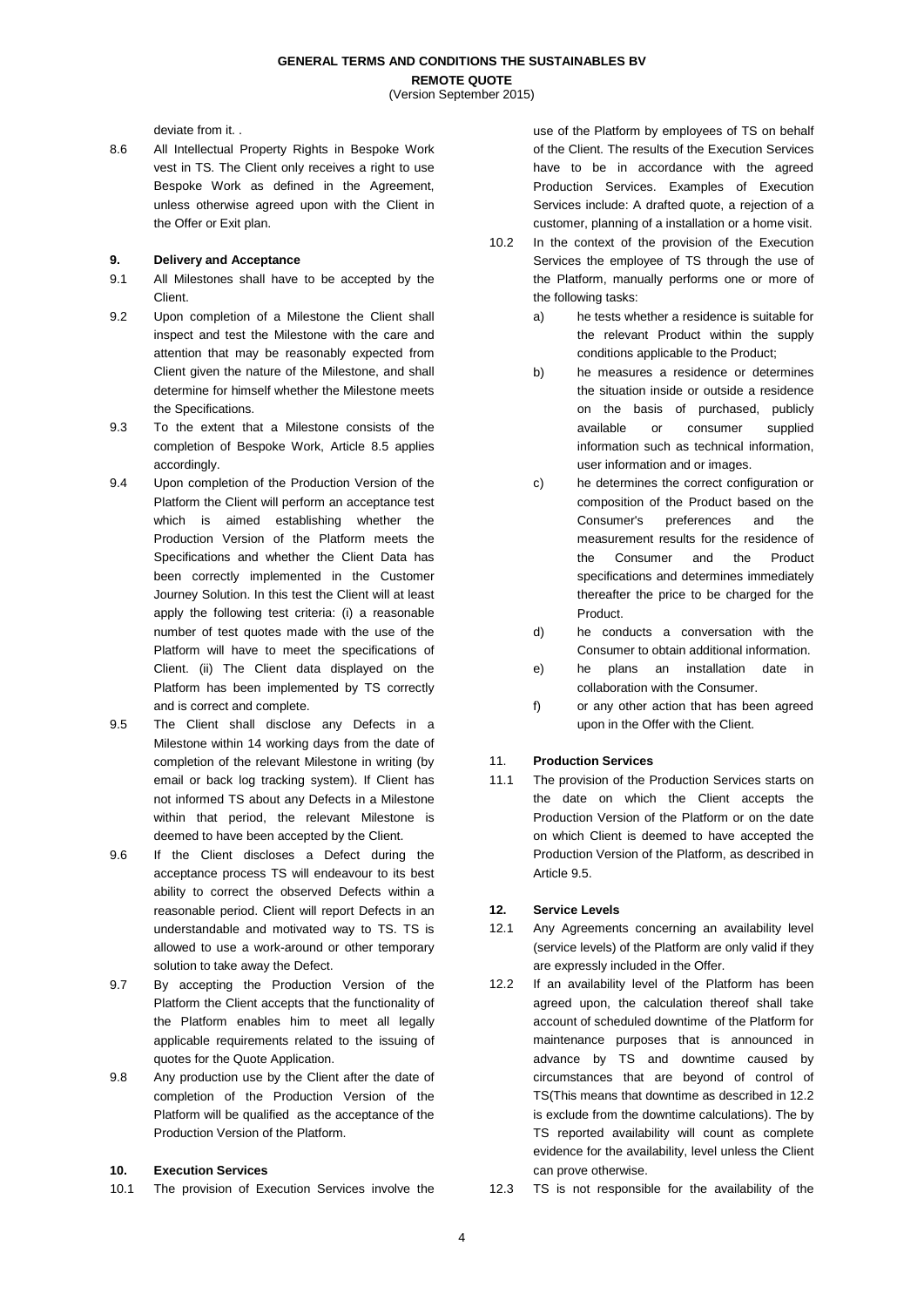telecom infrastructure of the Client or the Internet connection used by the Client to access the Platform.

#### **13. Change Management**

- 13.1 After the Effective Date the Client can submit written requests for changes in accordance with this Article 13.
- 13.2 Within 14 days after receipt of a request for a change by the Client TS will:
	- a) determine the impact of the change on the Services;
	- b) determine whether additional facilities are necessary for the realization of the Change;
	- c) determine whether the Change makes it necessary to make a Tariff change,

and will consequently based on the outcome of this investigation, submit a revised Offer to the Client.

- 13.3 The Client will decide within 14 working days after the submission of the revised Offer by TS if this Offer: (i) is acceptable or (ii) propose revisions on the revised Offer. If the Client proposes amendments to the revised Offer, TS and the Client will consequently negotiate about proposed revisions.
- 13.4 A proposed Change is only applicable if the revised Offer of TS has been accepted by Client.

#### **14. Additional work**

- 14.1 If during the execution of the Implementation Services the Client, in the opinion of TS, expects TS to perform work, which is out of the scope of the Offer, TS will report this immediately to the Client.
- 14.2 The notice referred to in Article 14.1, is provided by means of TS sending a modified Offer to the Client. Any agreement on the concerned additional work is subject to the Client returning the signed modified Offer to TS.

### **15. Guarantees**

- 15.1 TS guarantees to the Client that:
	- a) the Platform will materially function in accordance with the Specifications;
	- b) the Hosting Platform will meet the requirements that are set out in the Offer and, if applicable, will be available to the Client in accordance with the agreed service levels.
- 15.2 TS does not guarantee that:
	- a) the Platform or Bespoke Work is always free of Defects;
	- b) the Platform is compatible or interoperable with any application. IT environment or service provided by a third party, unless this is explicitly included in the Offer.
- c) the Platform complies with any law or regulation that applies to the Client, unless this has explicitly been included in the Offer.
- 15.3 TS does not provide any other guarantees in connection with the Agreement, other than provided for as part of this Article 15.

### **16. Remuneration and Payment**

- 16.1 In consideration of the provision of the Services, not including the development of Bespoke Work, the Client shall pay TS a standard fee in EUR, excluding VAT as described in the Offer. The standard fee consists of:
	- a) a fixed monthly fee;
	- b) a variable fee based on a specific fee per volume unit as described in the Offer. A unit may be a quote, scheduled installation, closed definitive agreement or other unit specifically identified in the Offer.
- 16.2 The fee for the development of Bespoke Work is separate from the standard fee as as provided for in Article 16.1. The composition of the fee for Bespoke Work is described in full in the Offer.
- 16.3 The standard fixed monthly fee is payable in advance by the Client. The variable fees are payable per month in arrears based on the units achieved in the previous month. The fee for Bespoke Work is payable from the date on which the relevant Milestone is delivered by TS to the Client.
- 16.4 An invoice is paid by the Client by transferring the amount due to the bank account of TS within 14 days of the invoice date.
- 16.5 If the Agreement has a duration of more than one year TS, after the expiration of a term of 1 year, has the right to increase the agreed standard fee in accordance with an increase in the consumer price index figure from the CBS (if any) for that year.
- 16.6 The Client accepts that TS bases the variable fee on a reasonable minimum unit volume per month, as described in the Offer. If the minimum unit volume is not met over a period of two months, TS shall discuss with the Client an adjustment of the fees or the Services. If after the consultations the minimum unit volume is not met within one month of written notification from TS to Client TS has the right to terminate the Agreement unilaterally and without any charges.
- 16.7 If an invoice is not paid on time by Client, Client is legally in default without TS having to send a written notice of default. From the date on which the Client is in default until the moment of full payment, TS has the right to charge the statutory interest rate to the Client.
- 16.8 If the Client is in default in the payment of invoices,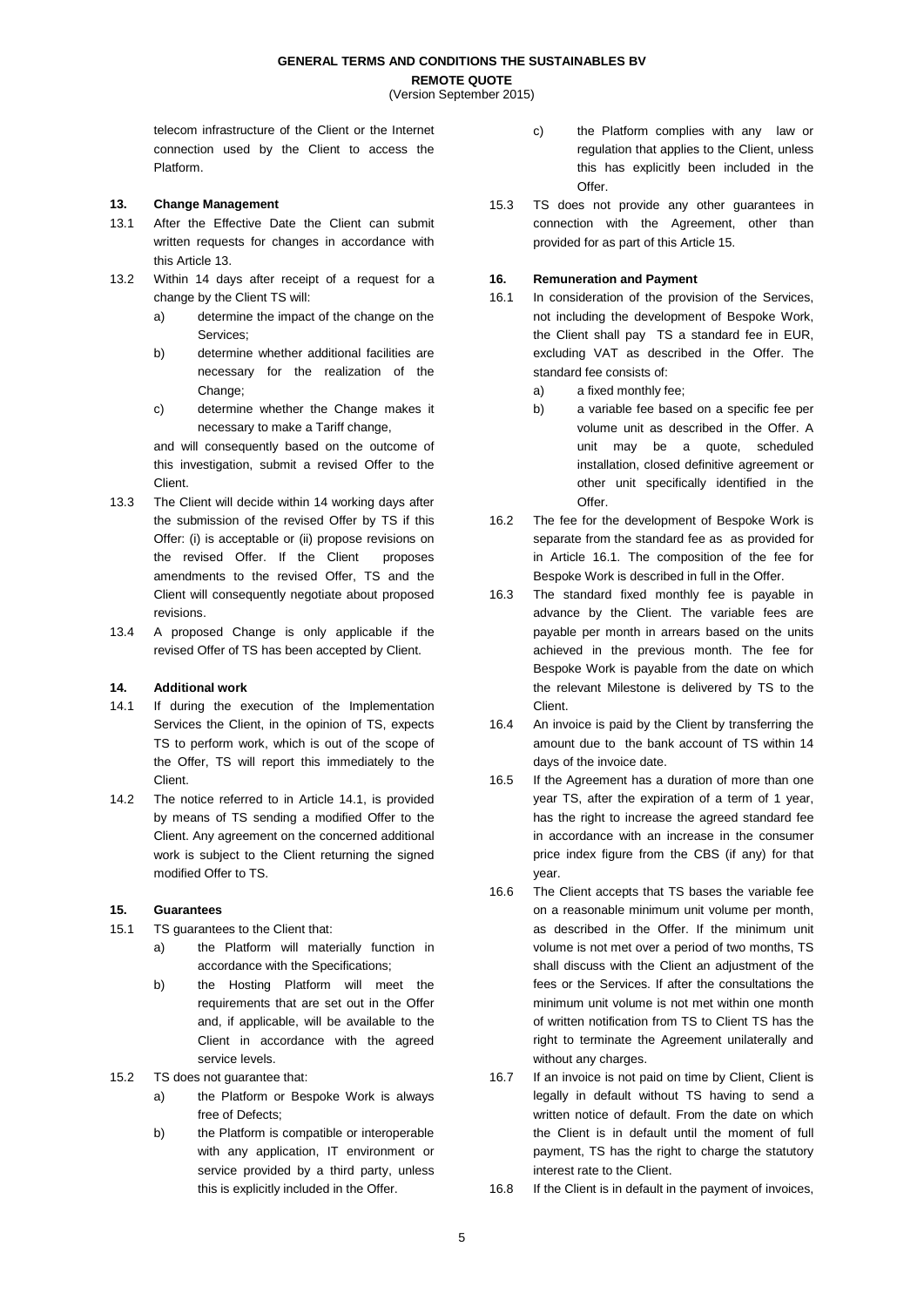all reasonable and actual extra judicial collection costs will be recovered from the Client. These costs have a minimum of 15% of the amount to be recovered from Client.

### **17. Client Material**

- 17.1 Client hereby grants a non-exclusive right to TS, which right TS hereby accepts, to store, reproduce and otherwise use Client Material to the extent necessary to enable TS to provide the Services for the duration of the Agreement and to enforce its rights pursuant to the Agreement.
- 17.2 Notwhitstanding the right of TS as defined in Article 17.1, the Agreement is not intended to transfer Intellectual Property Rights related to Client Materials to TS.
- 17.3 Client warrants that the Client Material does not infringe the copyrights of a third party or otherwise infringes the rights of third parties.
- 17.4 If TS receives a claim from a third party which is based on an infringement of a third party right of the Client Material, , TS may remove all relevant Client Material from the Platform without prior notice.

### **18. Use of Building Information**

18.1 Client hereby provides to TS the right, which right TS hereby accepts, to use anonymous Building Information to improve and further develop its services and Quotation Tooling, including the use for improving algorithms, calculations and to establish Building statistics by geographic region.

### **19. Intellectual Property Rights**

- 19.1 All Intellectual Property Rights in the Customer Journey Solution, Additional Work and all Milestones vestt exclusively in TS.
- 19.2 TS hereby grants to Client a non-exclusive right for the duration of the Agreement, which right is hereby accepted by Client, to use the Intellectual Property Rights to the extent reasonably necessary to use the Services.
- 19.3 This Agreement is not intended to require TS to provide to Client any technical or development information, except when this is specifically described in the Offer.

### **20. Indemnification**

20.1 Client indemnifies TS for all claims of third parties, including Consumers and possible Dutch regulators related to the implementation of the Agreement by TS, its use as described in Article 18 and/or an inaccuracy or incompleteness in the Client Materials, and will fully compensate TS for the negative financial consequences for TS from such claims.

### **21. Limitation of Liability**

- 21.1 The limitation of liability contained in this Article 21 applies to the entire liability of TS arising from the Agreement or from a tortious act.
- 21.2 TS is not liable for any indirect or consequential damages including but not limited to, loss of revenue, loss of profits, damages resulting from the lack of anticipated savings, loss or damage of Consumer Information and damage to the reputation of Client.
- 21.3 TS is not liable for damages caused by an error or other shortcoming in Client Data.
- 21.4 The maximum liability of TS due to errors that are attributable to TS in the execution of the Services related to individual Consumers (eg. Drafting of a quote, planning of an installation) is limited a maximum per incident of the per unit fee as described in Article 16.1b.
- 21.5 The liability of TS for property- or personal damage is limited to the maximum of the cover provided by the business liability insurance (bedrijfsaansprakelijkheidverzekering) of TS.
- 21.6 For all direct damages for which no specific limitation of liability is accounted for in this Article 21 the liability of TS per incident is limited to 100% of the fee paid by Client to TS for the Services provided by TS to the Client over the 3 months prior to the incident with a maximum of €250.000 per calendar year.
- 21.7 TS has unlimited liability for damage that is directly attributable to its own wilful intent or gross negligence.

# **22. Processing of Consumer Information**

- 22.1 To the extent the Client provides Consumer Information to TS, Client guarantees to TS that he is fully authorized to do so.
- 22.2 TS will only use Consumer Information to execute the Agreement, unless parties agree otherwise in writing.
- 22.3 TS shall process Consumer Information on behalf of the Client as data processor in accordance with the requirements of the Wet Bescherming Persoonsgegevens (WBP) and any subsequent legislation that replaces the WBP. If requested to do so in writing by the Client, TS is willing to negotiate an additional industry standard data processing agreement. This additional agreement shall not oblige TS to provide services in connection with the processing of Consumer Information that are free of charge.
- 22.4 At the request of the Client TS shall cooperate free of charge with the Client to enable Client to meet the statutory rights of Consumer to access, modify and delete Consumer Information.
- 22.5 TS indemnifies the Client and will hold the Client fully harmless from and against any claim from a Consumer based on an alleged breach by TS of the WBP in the processing of Consumer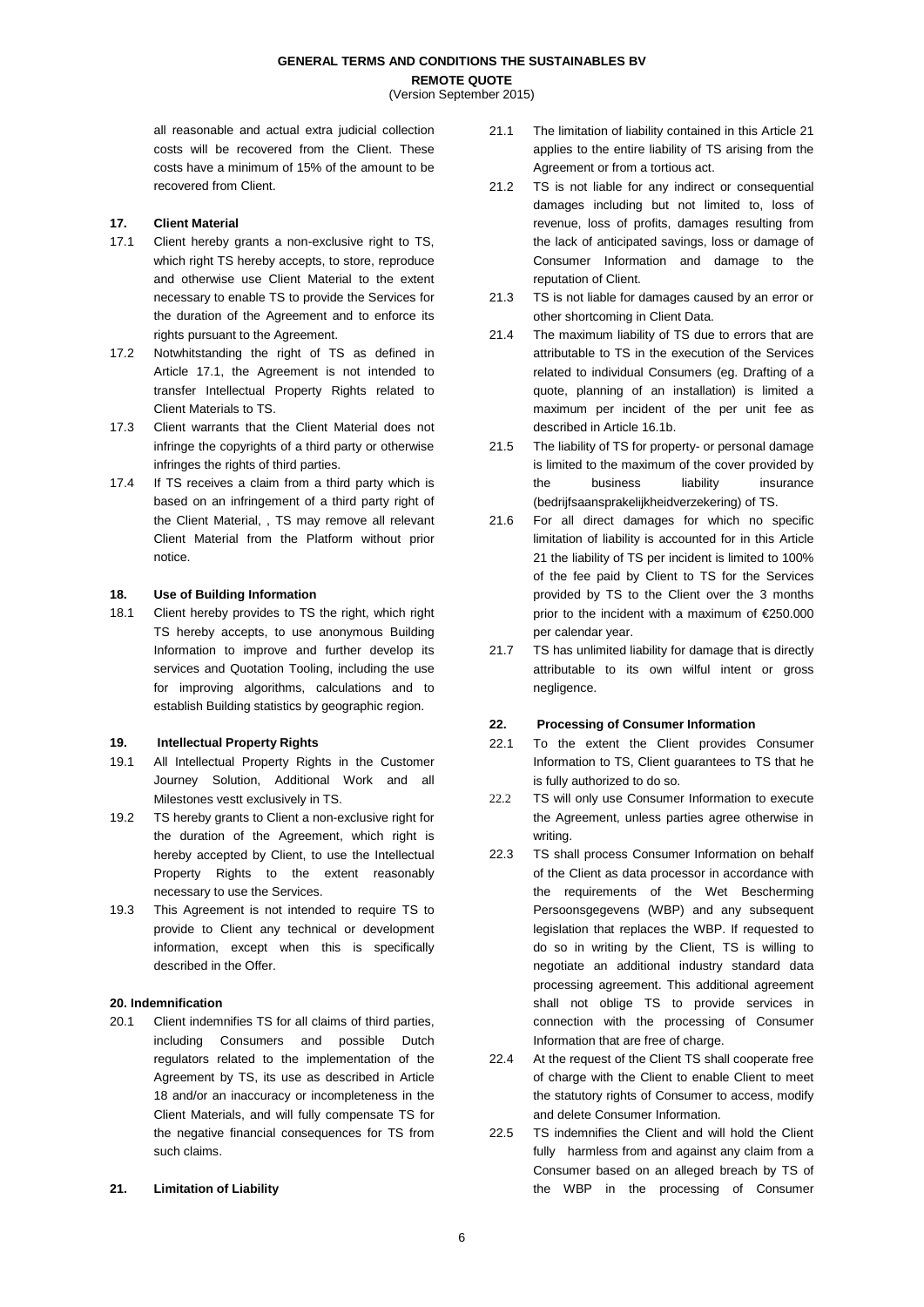Information.

# **23. Access and Security of Consumer Information**

- 23.1 TS will always ensure an adequate information security for Consumer Information that is in accordance with current applicable insights and technical capabilities. Upon request TS will inform Client about the measures taken to secure the Consumer Information.
- 23.2 Client has the right to inspect the information security policy of TS and test its application, for example by commissioning an audit. The scope of such an audit may include third parties, such as software developers and hosting parties. It can relate to servers and devices (hardware) physical measures, applications, platform (software) and ICT infrastructure, such as data transmission over a secure line.
- 23.3 An audit as referred to in Article 23.2 shall be conducted during business hours and in accordance with the access policy of the supplier (s) of TS.

### **24. Confidentiality**

### 24.1 TS will:

- a) keep Confidential Information of the Client secret and not communicate it to any third party except to the extent permitted under this Article 24;
- b) protect Confidential Information of the Client against unauthorized access by third parties with at least the same care as applies to its own Confidential Information; and
- c) will use Confidential Information of the Client exclusively for the execution of the Agreement.
- 24.2 The Client will:
	- a) keep Confidential Information of TS secret and not communicate it to any third party except to the extent permitted under this Article 24; and
	- b) protect Confidential Information of TS against unauthorized access by third parties with at least the same care as those applying to its own Confidential Information; and
	- c) will use Confidential Information of TS exclusively for the execution of the Agreement.
- 24.3 Confidential Information of the Client may only be communicated by TS to: (i) employees and subcontractors when strictly necessary for the execution of the obligations of TS under the Agreement and (ii) a court or other competent authority after receiving a legal injunction designed to ensure disclosure of that information.
- 24.4 The obligations of this Article 24 do not apply to

Confidential Information which is:

- a) publicly known other than as a result of a breach of confidentiality obligations;
- b) confidential Information obtained from a third party that that was authorised to supply the receiving party this information.
- c) Information developed independently by one party without making use of Confidential Information of the other party.

#### **25. Duration and Termination of the Agreement**

- 25.1 The Agreement commences on the Effective date as described in the Offer and shall expire by operation of the law at the termination date as stated in the Offer unless TS and Client have agreed prolongation written prolongation of the Agreement.
- 25.2 Both parties may terminate the Agreement prior to the expiration of its term if the other party has failed to perform a material obligation pursuant to the Agreement and if he has failed to perform an obligation pursuant to the Agreement which is not remedied within 14 days after he has received a written notice from the other party. The obligation to pay an invoice is a material obligation pursuant to the Agreement of the Client.
- 25.3 TS may terminate the Agreement with immediate effect in writing, if any of the following conditions apply:
	- a) The client does not use the Platform for more than 3 months, (unless this has been explicitly agreed to in the Offer);
	- b) The Client no longer offers the Product;
	- c) The Client is in default with the payment of an invoice
	- d) The Client is in a position in which he can no longer meet his obligations such as bankruptcy, suspension of payment or any other relevant state; or
	- e) The Client is dissolved.
- 25.4 TS can terminate the Agreement in writing for economic reasons with a notice period of 6 months.

# **26. Exit scenario**

- 26.1 Without prejudice to its right under Article 18, TS shall, within 5 days after the date the Agreement ends :
- a) terminate the access of the Client to the Platform;
- b) provide the Client with a copy of the Consumer Information in a common electronic file format and then remove all Consumer Information irrevocably from the Platform, or make the Customer Information available on a TS server for the Client for another period to be agreed between TS and Client in exchange for payment of the then applicable TS hosting fee.